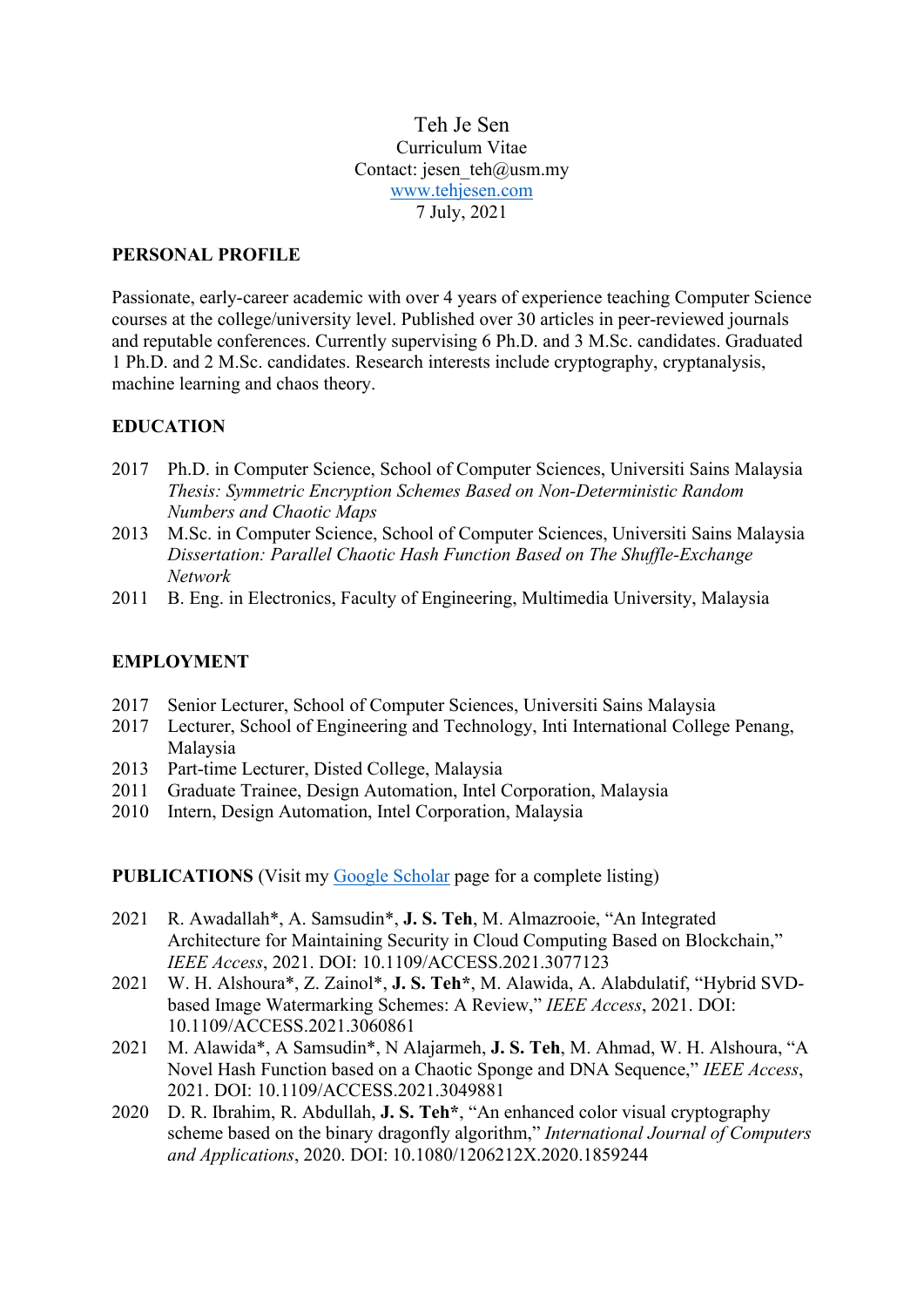- 2020 J. L. S. Yan\*, **J. S. Teh**, A. M. Kassim, C. W. Kee, R. Abdullah, "Girls2Code: Cultivating interest in programming among young girls in Malaysia by making drawings come to life," *STEM Education for Girls and Women: Breaking Barriers and Exploring Gender Inequality in Asia*, UNESCO Publications, 2020.
- 2020 D. R. Ibrahim, **J. S. Teh\***, R. Abdullah, "Multifactor authentication system based on color visual cryptography, facial recognition, and dragonfly optimisation," *Information Security Journal: A Global Perspective*, 2020. DOI: 10.1080/19393555.2020.1817633
- 2020 Z. Chen, J. Chen\*, W. Meng, **J. S. Teh**, P. Li, B. Ren, "Analysis of differential distribution of lightweight block cipher based on parallel processing on GPU," *Journal of Information Security and Applications*, 2020. DOI: 10.1016/j.jisa.2020.102565
- 2020 W-Z. Yeoh, **J. S. Teh\***, J. Chen, "Automated Search for Block Cipher Differentials: A GPU-Accelerated Branch-and-Bound Algorithm," in the *25th Australasian Conference on Information Security and Privacy (ACISP 2020)*, *Lecture Notes in Computer Science*, vol. 12248, pp. 160-179. DOI: 10.1007/978-3-030-55304-3\_9
- 2020 **J. S. Teh\***, W. Teng, A. Samsudin, J. Chen, "A Post-processing Method for True Random Number Generators based on Hyperchaos with Applications in Audio-based Generators", *Frontiers of Computer Science*, 2020. DOI: 10.1007/s11704-019-9120-2
- 2020 T. R. Lee, **J. S. Teh\***, J. S. Y. Liew, N. Jamil, W-Z. Yeoh, "A Machine Learning Approach to Predicting Block Cipher Security," in the *7th International Cryptology and Information Security Conference 2020 (CRYPTOLOGY 2020)*.
- 2020 M. Alawida\*, **J. S. Teh\***, D. P. Oyinloye, W. H. Alshoura, M. Ahmad, R. S. Alkhawaldeh, "A New Hash Function Based on Chaotic Maps and Deterministic Finite State Automata," *IEEE Access*, 2020. DOI: 10.1109/ACCESS.2020.3002763
- 2020 **J. S. Teh\***, M. Alawida, A. Samsudin, "Generating True Random Numbers Based on Multicore CPU Using Race Conditions and Chaotic Maps," *Arabian Journal for Science and Engineering*, 2020. DOI: 10.1007/s13369-020-04552-0
- 2020 W. H. Alshoura, Z. Zainol, **J. S. Teh\***, M. Alawida, "A New Chaotic Image Watermarking Scheme Based on SVD and IWT, "*IEEE Access*, 2020. DOI: 10.1109/ACCESS.2020.2978186
- 2020 **J. S. Teh\***, M. Alawida, J. J. Ho, "Unkeyed hash function based on chaotic sponge construction and fixed-point arithmetic," *Nonlinear Dynamics*, 2020. DOI: 10.1007/s11071-020-05504-x
- 2020 W-Z. Yeoh, **J. S. Teh**<sup>\*</sup>, M. I. S. M. Sazali, " $\mu^2$ : A lightweight block cipher", in the *6th International Conference on Computational Science and Technology (ICCST 2019)*, *Lecture Notes in Electrical Engineering*, vol. 603, pp 281-290. DOI: 10.1007/978-981-15-0058-9\_27
- 2019 Y. Zhang, J. Chen\*, K. Chen, R. Xu, **J. S. Teh**, S. Zhang, "Network traffic identification of several open source secure proxy protocols," *International Journal of Network Management*, 2019. DOI: 10.1002/nem.2090
- 2019 **J. S. Teh\***, M. Alawida, Y. C. Sii, "Implementation and practical problems of chaosbased cryptography revisited," *Journal of Information Security and Applications*, 2019. DOI: 10.1016/j.jisa.2019.102421
- 2019 M. Alawida\*, A. Samsudin, **J. S. Teh\***, "Enhanced digital chaotic maps based on bit reversal with applications in random bit generators," *Information Sciences*, 2019. DOI: 10.1016/j.ins.2019.10.055
- 2019 M. Alawida\*, A. Samsudin, **J. S. Teh**, W. H. Alshoura, "Deterministic chaotic finite state automata", *Nonlinear Dynamics*, 2019. DOI: 10.1007/s11071-019-05311-z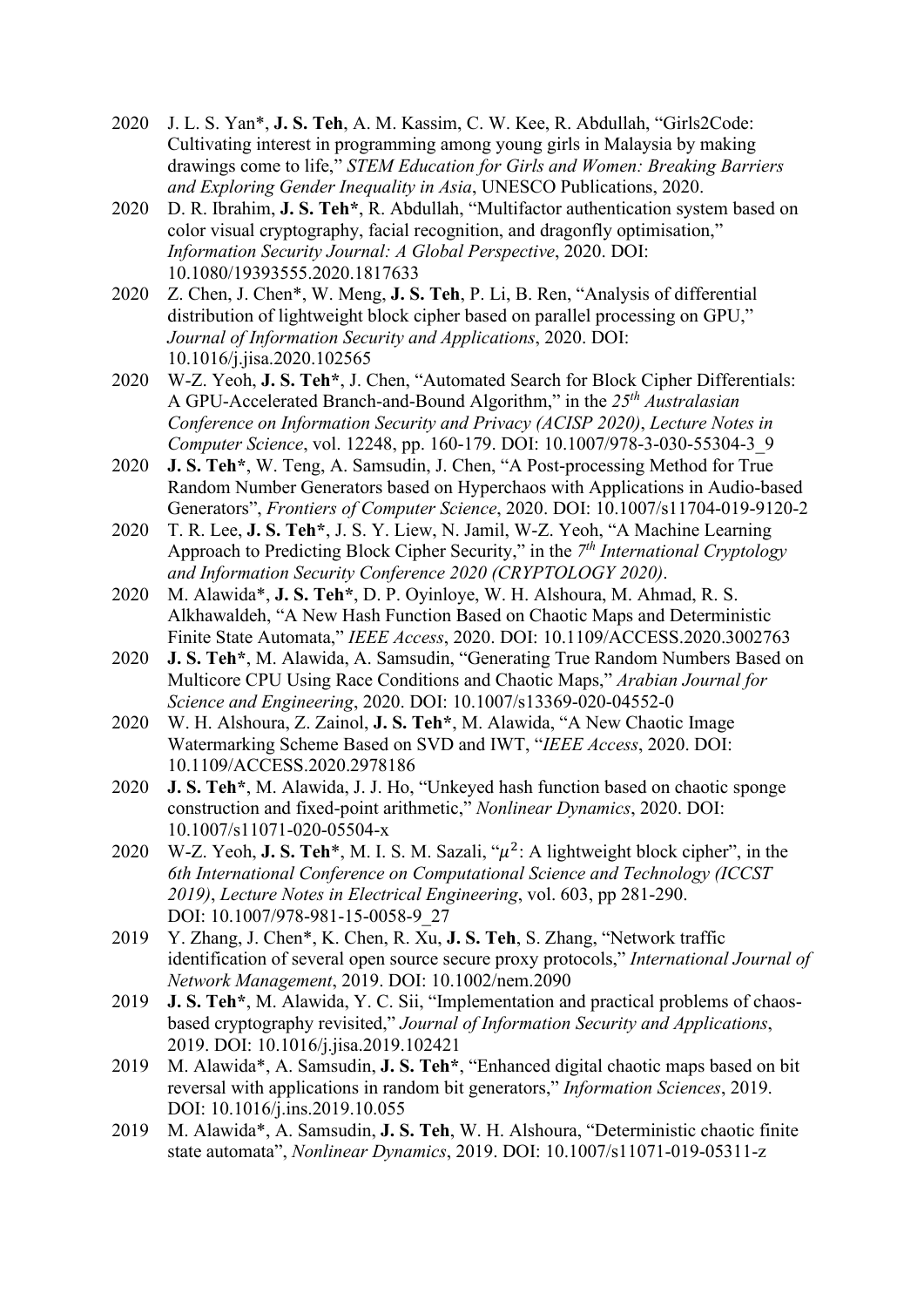- 2019 M. Alawida\*, A. Samsudin, **J. S. Teh\***, "Digital cosine chaotic map for cryptographic applications, *IEEE Access* 7. DOI: 10.1109/ACCESS.2019.2947561
- 2019 M. Alawida, A. Samsudin, **J. S. Teh**\*, "Enhancing unimodal digital chaotic maps through hybridisation," *Nonlinear Dynamics*, vol. 96(1), pp 601-613. DOI: 10.1007/s11071-019-04809-w
- 2019 M. Alawida, **J. S. Teh\***, A. Samsudin, W. H. Alshoura, "An image encryption scheme based on hybridizing digital chaos and finite state machine", *Signal Processing*, vol. 164, pp 249-266. DOI: 10.1016/j.sigpro.2019.06.013
- 2019 M. Alawida\*, M. Samsudin, **J. S. Teh**, R. S. Alkhawaldeh, "A new hybrid digital chaotic system with applications in image encryption", *Signal Processing*, vol. 160, pp 45-58. DOI: 10.1016/j.sigpro.2019.02.016
- 2019 D. R. Ibrahim, R. Abdullah, **J. S. Teh**\*, B. Alsalibi, "Authentication for ID cards based on colour visual cryptography and facial recognition", in the *3rd International Conference on Cryptography, Security and Privacy (ICCSP 2019)*. DOI: 10.1145/3309074.3309077
- 2018 W-Z. Yeoh, **J. S. Teh**\*, H. R. Chern, "A parallelizable chaos-based true random number generator based on mobile device cameras for the Android platform", *Multimedia Tools and Applications*, vol. 78(12), pp 15929-15949. DOI: 10.1007/s11042-018-7015-0
- 2018 **J. S. Teh**\*, K. Tan, M. Alawida, "A chaos-based keyed hash function based on fixed point representation", *Cluster Computing*, Volume 22(2), pp 649-660. DOI: 10.1007/s10586-018-2870-z
- 2017 J. Chen, **J. S. Teh**, Z. Liu, C. Su, A. Samsudin, Y. Xiang, "Towards Accurate Statistical Analysis of Security Margins: New Searching Strategies for Differential Attacks", *IEEE Transactions on Computers*, vol. 66(10), pp 1763-1777. DOI: 10.1109/TC.2017.2699190
- 2017 **J. S. Teh**, A. Samsudin\*, "A Stream Cipher based on Spatiotemporal Chaos and True Random Synchronization", *IETE Journal of Research*, vol. 63(3), pp 346-357. DOI: 10.1080/03772063.2017.1284617
- 2017 **J. S. Teh**, A. Samsudin\*, "A Chaos-based Authenticated Cipher with Associated Data", *Security and Communication Networks*, vol. 2017, Article ID 9040518. DOI: 10.1155/2017/9040518
- 2016 **J. S. Teh\***, W. Teng, A. Samsudin, "A true random number generator based on hyperchaos and digital sound", in the *3rd International Conference on Computer and Information Sciences (ICCOINS 2016)*. DOI: 10.1109/ICCOINS.2016.7783225
- 2016 J. Chen\*, **J. S. Teh\***, C. Su, A. Samsudin, J. Fang, "Improved (related-key) Attacks on Round-Reduced KATAN-32/48/64 Based on the Extended Boomerang Framework", in the *21st Australasian Conference on Information Security and Privacy (ACISP 2016)*, *Lecture Notes in Computer Science*, vol. 9723, pp 333-346. DOI: 10.1007/978-3-319-40367-0\_21
- 2016 J. Chen\*, A. Miyaji, C. Su, **J. S. Teh**, "Accurate Estimation of the Full Differential Distribution for General Feistel Structures", in the *11th International Conference on Information Security and Cryptology (INSCRYPT 2015)*, *Lecture Notes in Computer Science*, vol. 9589, pp 108-124. DOI: 10.1007/978-3-319-38898-4\_7
- 2016 J. Chen\*, A. Miyaji, C. Su, **J. S. Teh**, "Improved differential characteristic searching methods", in the *IEEE 2nd International Conference on Cyber Security and Cloud Computing (CSCloud 2015)*. DOI: 10.1109/CSCloud.2015.42
- 2015 **J. S. Teh**, A. Samsudin\*, M. Al-Mazrooie, A. Akhavan, "GPUs and chaos: a new true random number generator", *Nonlinear Dynamics*, vol. 82(4), pp 1913-1922. DOI: 10.1007/s11071-015-2287-7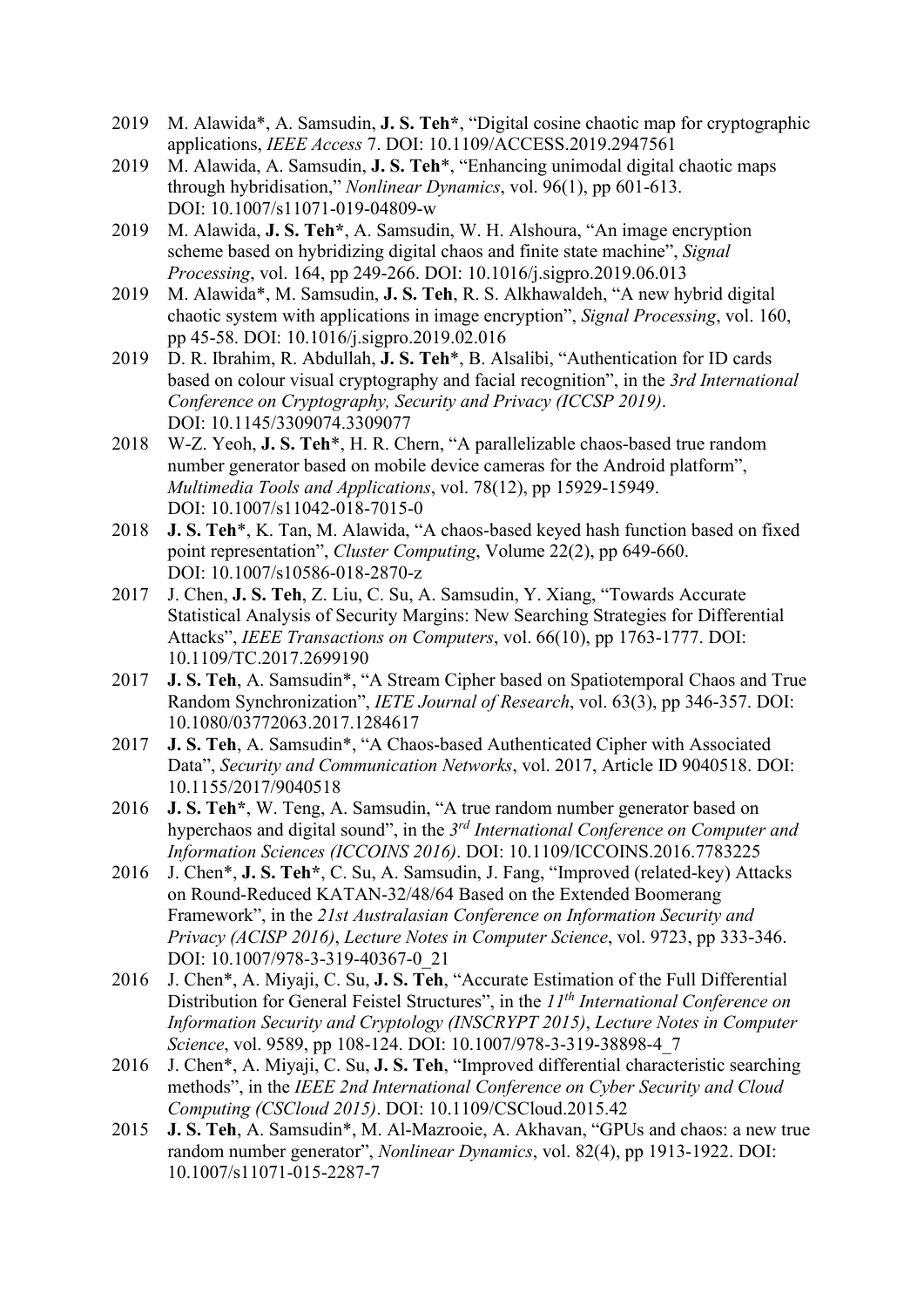2015 **J. S. Teh**, A. Samsudin\*, A. Akhavan, "Parallel chaotic hash function based on the shuffle-exchange network", *Nonlinear Dynamics*, vol. 81(3), pp 1067-1079. DOI: 10.1007/s11071-015-2049-6

# **AWARDS / HONOURS**

- 2019 Sanggar Sanjung Publication Award, Universiti Sains Malaysia
- 2018 Innovations in Teaching and Learning Competition (Bronze Medal), Universiti Sains Malaysia
- 2017 Teaching Innovation Award, Inti International College Penang
- 2015 Sanggar Sanjung Publication Award, Universiti Sains Malaysia

#### **GRANTS / FELLOWSHIPS / RESEARCH PROJECTS**

#### **Principle Investigator**

- 2019 Investigating the relationship between lightweight block cipher constructs and differential cluster distribution using GPU-optimized branch-and-bound strategies, Fundamental Research Grant Scheme, Malaysia MOE, MYR 107,800, 3 years
- 2018 The Design of Lightweight Chaos-based Symmetric-key Cryptosystems for Constrained Environments, Short Term Grant, Universiti Sains Malaysia, MYR 29,000, 2 years

### **Co-Investigator**

- 2020 A zero-divisor code approach in cryptography with application to public key encryption scheme, Malaysia MOE, MYR109430, 3 years
- 2020 Blockchain for Data Analytics, Long Term Research Grant Scheme, Malaysia MOE, MYR100,800, 3 years
- 2018 A Study on the Accurate Security Margin of Symmetric Key Cryptography Against Statistical Attack, National Natural Science Foundation of China, RMB 250,000, 3 years
- 2014 Novel Symmetric Encryption Scheme based on True Random Numbers and Chaotic Maps, Fundamental Research Grant Scheme, Malaysia MOE, MYR68,100, 2.5 years

# **INVITED TALKS/TRAINING/WORKSHOPS**

- 2020 Blockchain Technology and Applications, Keysight Data Science Program (2<sup>nd</sup>) Cohort), December 14 and 21 (Full day workshops)
- 2019 Where to Publish? Tips to find Good Venues and avoiding Predatory Journals, School of Computer Sciences, Universiti Sains Malaysia, Nov 22
- 2019 Blockchain Technology and Applications, Keysight Data Science Program, October 7 and 14 (Full day workshops)
- 2018 LaTeX Workshop, School of Computer Sciences, Universiti Sains Malaysia, 23 July
- 2018 Developing an Effective Thesis, Inti International College Penang, Feb 18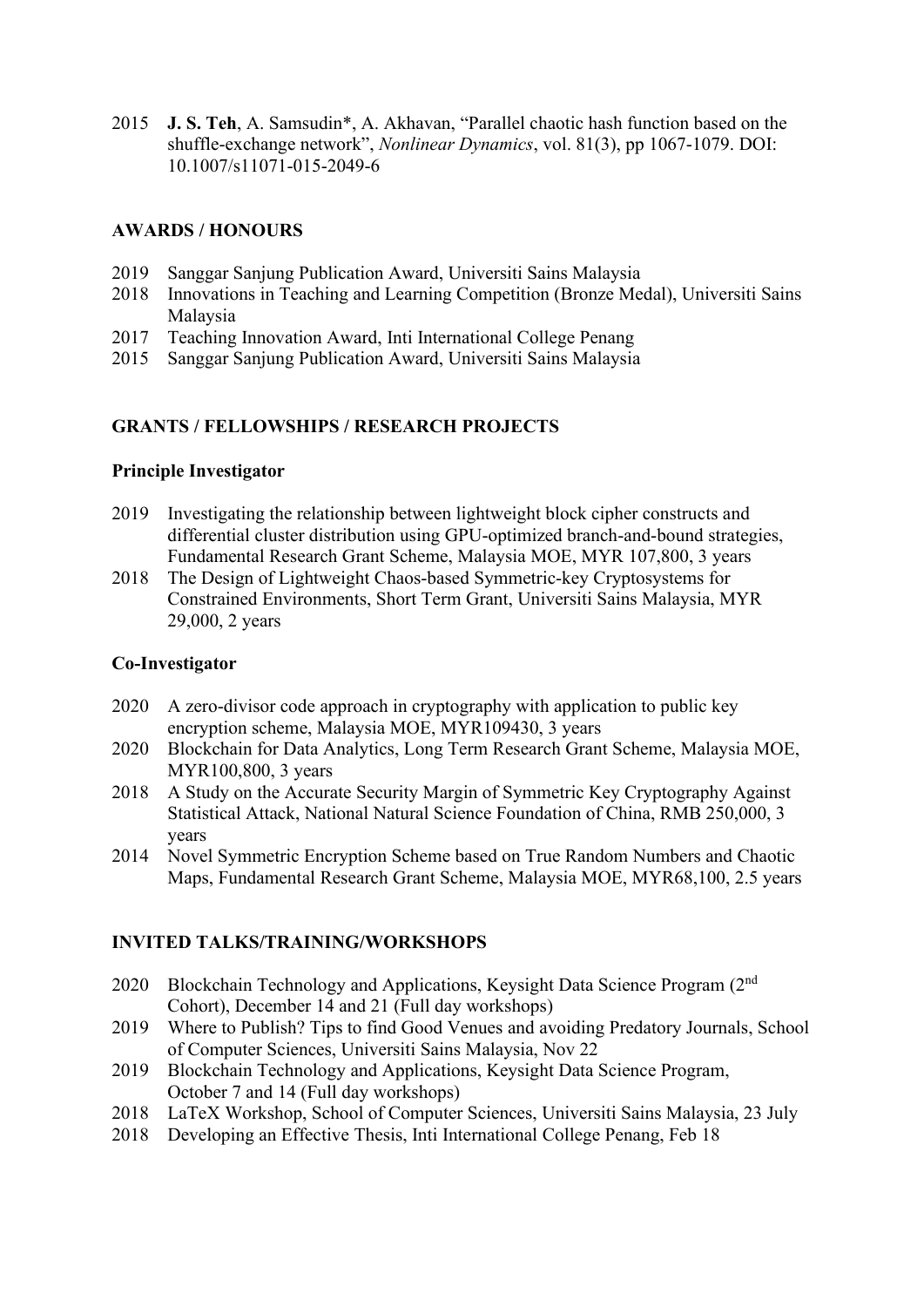# **CONFERENCE ACTIVITY**

### **Papers Presented**

2016 Improved (related-key) Attacks on Round-Reduced KATAN-32/48/64 Based on the Extended Boomerang Framework, 21st Australasian Conference on Information Security and Privacy (ACISP 2016), July 4-6

### **Organising Committee**

2019 Poster Publication Chair, IEEE National Postgraduate Poster Competition

# **Technical Committee**

- 2021 Third International Conference on Advances in Cyber Security (ACeS 2021)
- 2021 Second International Symposium on Emerging Information Security and Applications (EISA 2021)
- 2021 International Conference on Recent Advances in Sustainable Energy Research (RAISER 2021)
- 2020 International Conference on Advances in Cyber Security (ACeS 2020)
- 2020 Australasian Conference on Information Security and Privacy (ACISP 2020)
- 2020 International Symposium on Emerging Information Security and Applications (EISA 2020)
- 2019 3rd International Conference on Cryptography, Security and Privacy (ICCSP 2019)

# **TEACHING EXPERIENCE**

# **Universiti Sains Malaysia**

Design and Analysis of Algorithms (4 terms) Database Organisation and Design (3 terms) Information Security and Cryptography (2 terms) Programming and Data Structures (1 term as teaching assistant)

# **Inti International College Penang**

Program Logic Formulation (1 term) Information Technology (2 terms) Software Quality and Process Management (1 term)

#### **Disted College**

C++ Programming and Data Structures (1 term)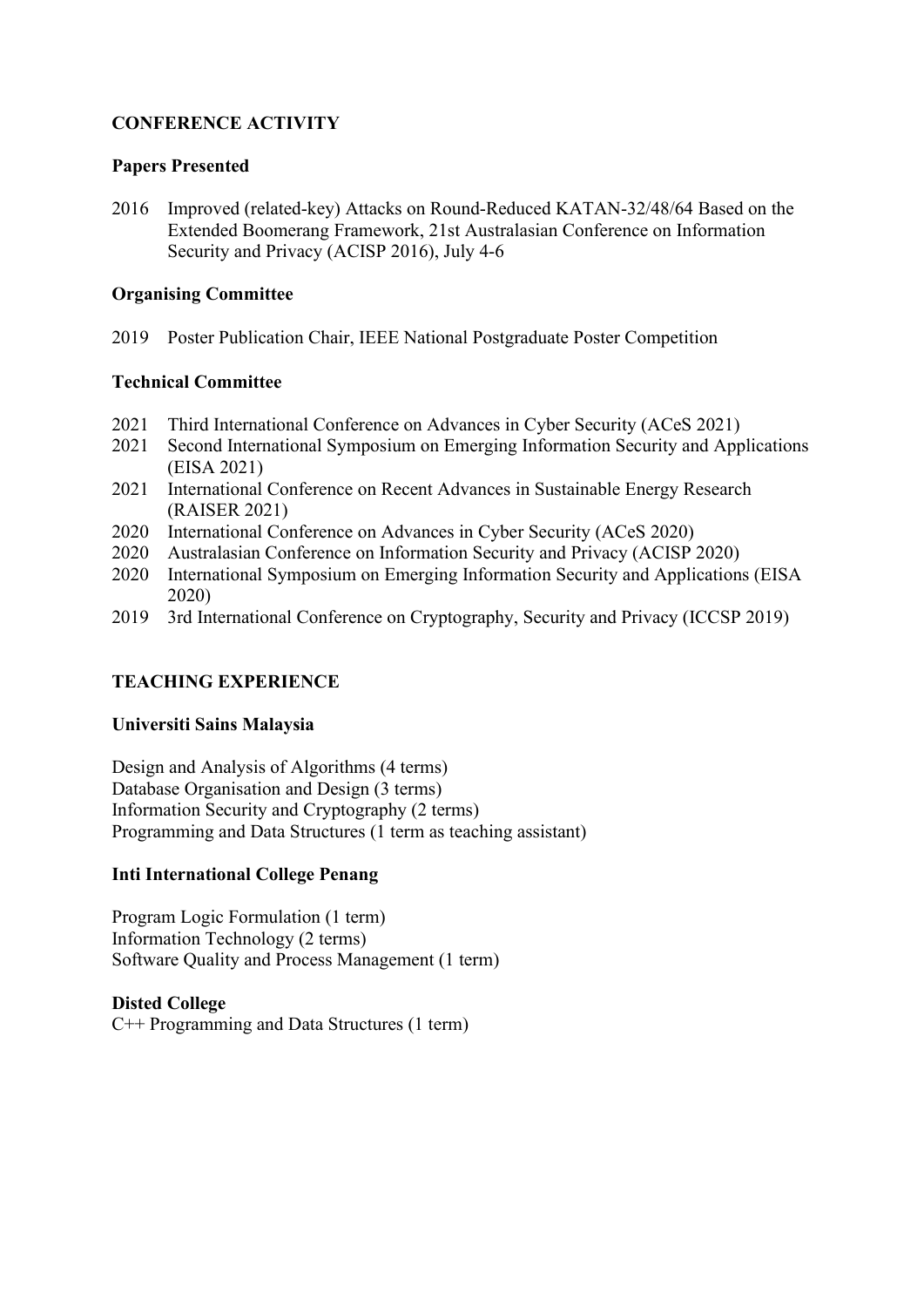# **RESEARCH EXPERIENCE**

2015 Research Assistant, Miyaji Laboratory, Japan Advanced Institute of Science and Technology, February 1 – March 31. Developed algorithms for the cryptanalysis of lightweight block ciphers.

# **CERTIFICATIONS**

2019 Certified Professional Trainer, Human Resources Development Fund (HRDF), Ministry of Human Resources Malaysia

# **SERVICE TO PROFESSION**

**Peer Reviewer** (Visit my [Publons](https://publons.com/researcher/1980369/je-sen-teh) page for verification and the full listing)

Scientific Reports, IEEE Internet of Things Journal, IEEE Transactions on Very Large Scale Integration (VLSI) Systems, IEEE Access, IEEE Transactions on Multimedia, Signal Processing, Optics & Laser Technology, Journal of Information Security and Applications, Wireless Personal Communications, KSII Transactions on Internet and Information Systems, IET Image Processing, Scientia Iranica, Recent Patents on Computer Science, Indonesian Journal of Electrical Engineering and Computer Science

# **Consultancy/Others**

- 2020 Cryptographic Algorithm Security Analyst, Threat Modelling Platform for Industrial Control Systems and Internet of Everything, UNITEN R&D Sdn. Bhd.
- 2019 Academic Advisor, Diploma of Innovative Computing, Inti International College Penang (ongoing)
- 2018 Evaluation Panel, National Trusted Cryptographic Algorithm List (MySEAL), CyberSecurity Malaysia and the Ministry of Communications and Multimedia Malaysia (ongoing)

# **COMMUNITY INVOLVEMENT**

- 2021 Girls in ICT CodeMaven 1.0 Virtual Coding Workshops
- 2020 Google Developers Student Club USM Advisor
- 2020 IEEE Innovation Nation Malaysia Mentor for CodingLabs team
- 2019 National Instruments Autonomous Robotics Competition 2019
- 2019 Girls in ICT Organized and conducted two programming workshops for primary school girls
- 2018 National Instruments Autonomous Robotics Competition 2018
- 2018 Community Project with the Tangkai Cermin Aboriginal People Organized and conducted workshop for the aboriginal children of Tangkai Cermin village
- 2018 CSGuru Initiative Collaboration with Telebort to host free programming classes for primary school children